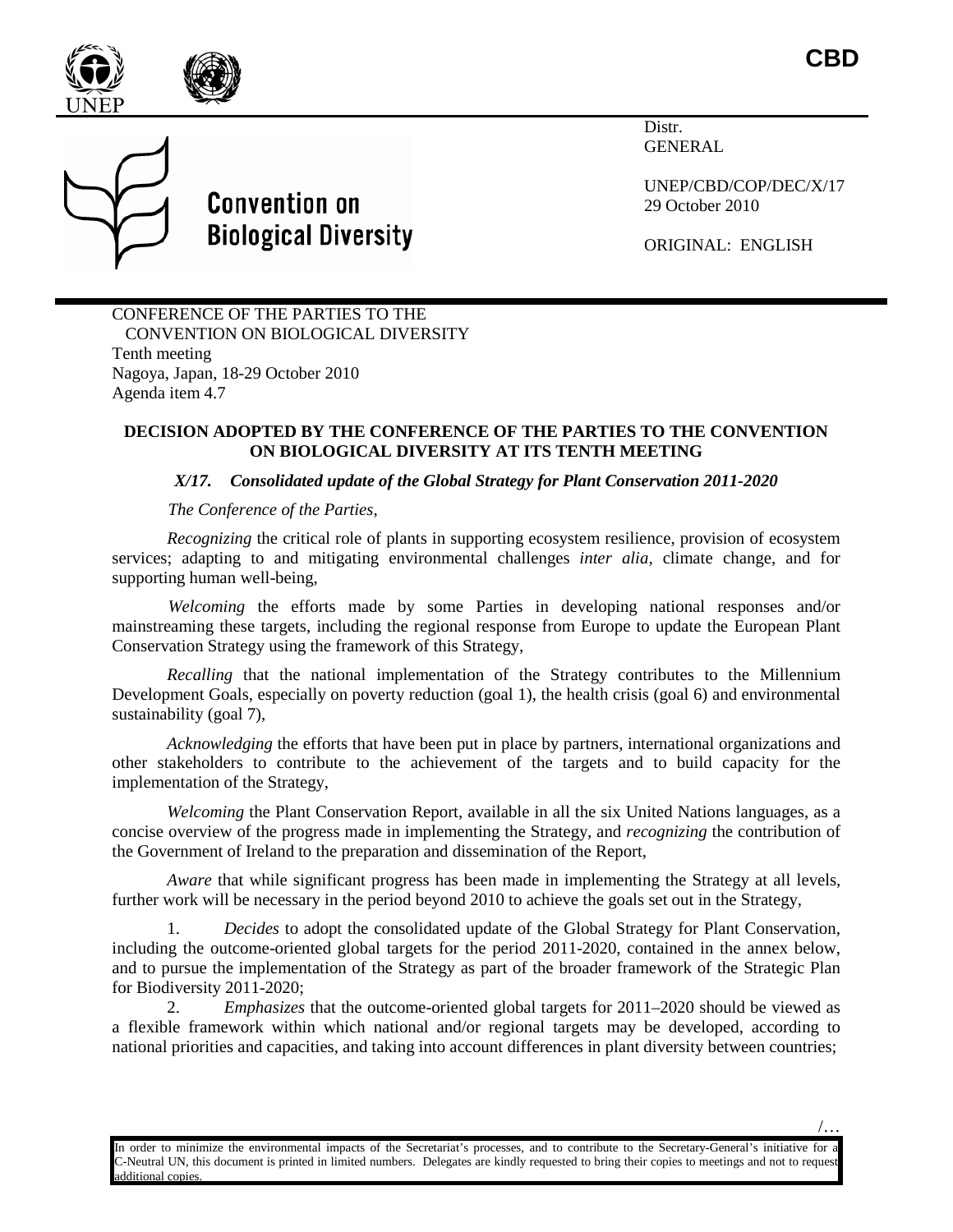### UNEP/CBD/COP/DEC/X/17 Page 2

3. *Emphasizes* the need for capacity-building, particularly in developing country Parties, in particular the least developed countries and small island developing States, as well as Parties with economies in transition, to facilitate implementation of the Strategy;

4. *Stresses* the urgent need to mobilize, in line with the strategy for resource mobilization of the Convention, the necessary financial, technical and human resources and strengthen capacity and partnerships in order to achieve the targets of this Strategy;

5. *Invites* Parties, other Governments, the financial mechanism, and funding organizations to provide adequate, timely and sustainable support to the implementation of the Strategy, especially by developing country Parties, in particular the least developed countries and small island developing States, as well as Parties with economies in transition;

6*. Invites* Parties and other Governments to:

(a) Develop or update national and, regional targets as appropriate, and, where appropriate, to incorporate them into relevant plans, programmes and initiatives, including national biodiversity strategies and action plans, and to align the further implementation of the Strategy with national and/or regional efforts to implement the Strategic Plan for Biodiversity 2011-2020; and

(b) Recalling paragraph 6 of decision VII/10, to appoint national focal points for the Strategy where they have not been appointed, with a view to enhancing national implementation;

7. *Also invites* relevant international and regional organizations to:

(a) Endorse the updated Strategy and to contribute to its implementation, including by promoting common efforts towards halting the loss of plant diversity;

(b) Support national and regional efforts to achieve the targets of the Strategy through facilitation of capacity-building, technology transfer, information sharing and resource mobilization;

(c) Support the development of specific toolkits for local protected area managers and compilation of case-studies to illustrate best management practices in halting decline in traditional knowledge associated with plant resources;

8. *Invites* Parties, other Governments and relevant organizations to promote the implementation of the Strategy by all relevant sectors at national level in harmony with the updated Strategic Plan for Biodiversity 2011-2020 and other instruments, protocols and initiatives of the Convention, including the Strategic Plan of the Cartagena Protocol on Biosafety;

9. *Decides* to undertake a mid-term review of the implementation of the consolidated update of the Strategy and its targets in 2015, in tandem with the mid-term review of the Strategic Plan for Biodiversity 2011-2020 and the review of the achievement of the Millennium Development Goals;

10. *Further requests* the Executive Secretary, in collaboration with the Global Partnership for Plant Conservation and other partners and relevant organizations, and subject to the availability of the necessary resources to:

(a) Further develop, with the flexible coordination mechanism, the technical rationales, milestones and indicators for the updated Strategy, consistent with the Strategic Plan for Biodiversity 2011-2020, for review by the Subsidiary Body on the Scientific, Technical and Technological Matters at its fifteenth meeting;

(b) Develop, by 2012, an online version of the toolkit for the Global Strategy for Plant Conservation in all United Nations official languages, including by convening a workshop to define the purpose, context, producers, users and evaluation of implementation of the toolkit, taking into account also the outline developed by the third meeting of the Liaison Group to facilitate and promote the development and updating of national and regional responses and to enhance national/regional implementation;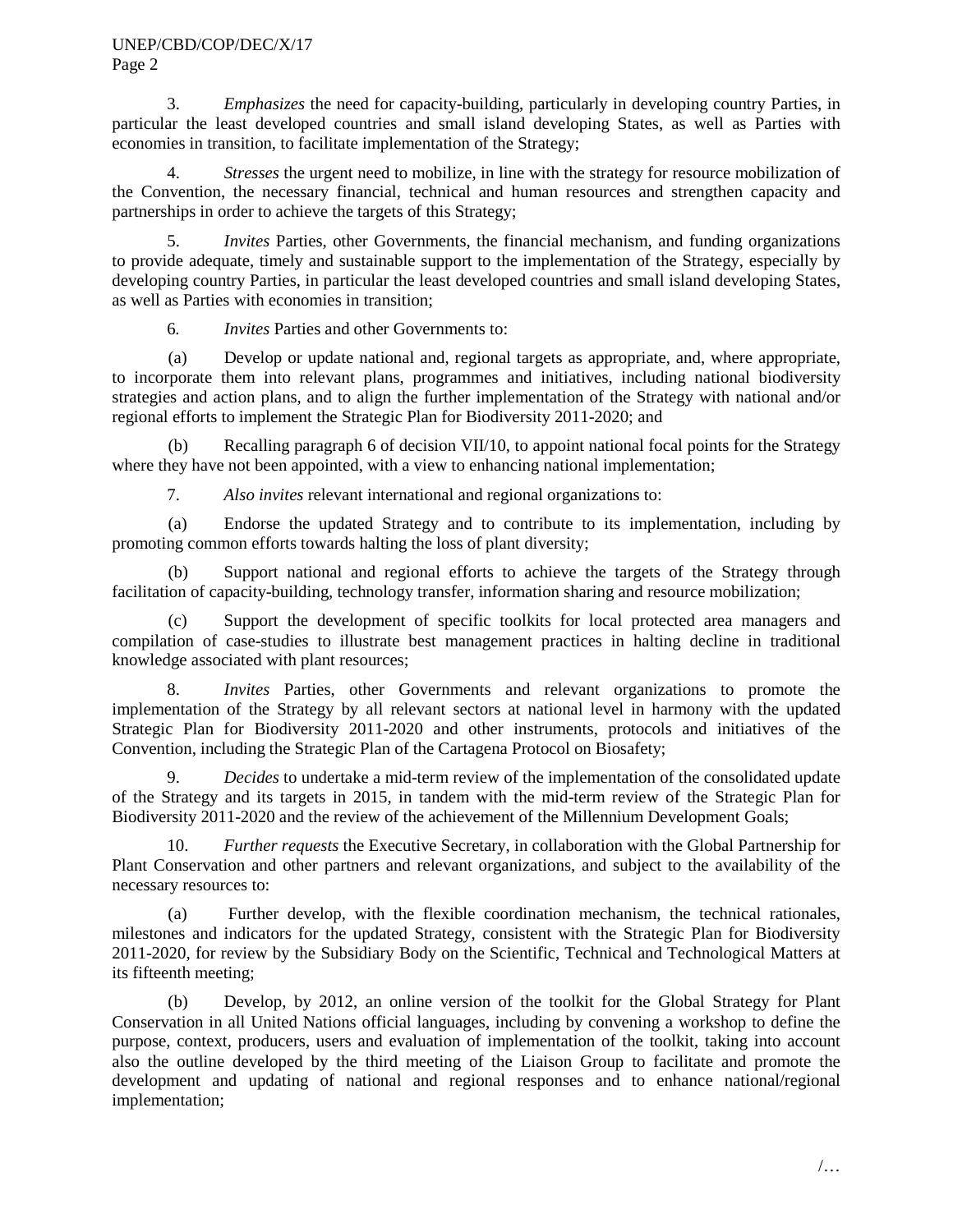(c) Organize regional capacity-building and training workshops on national, subregional and regional implementation of the Strategy, as much as possible, in conjunction with other relevant workshops; and

(d) Raise awareness about the contribution of the activities carried out as part of the implementation of the Strategy beyond 2010 in achieving the Millennium Development Goals, and contributing to human well-being and sustainable development;

11. *Invites* the Executive Secretary to recommend measures for enhanced national implementation of the Strategy and integrate the implementation of the Strategy with other programmes, instruments, protocols, and initiatives of the Convention, including harmonization with the Strategic Plan for Biodiversity 2011-2020 and its implementation measures;

12. *Expresses its appreciation* to the Government of Ireland, the Government of Spain, the Global Partnership for Plant Conservation, Botanic Gardens Conservation International (BGCI), the Royal Botanic Gardens Kew, Chicago Botanic Gardens, and Durban Botanic Gardens, for supporting activities related to the development of the updated Strategy as well as the Boeing company for supporting regional meetings;

13. *Expresses its gratitude* to Botanic Gardens Conservation International for the secondment of a Programme Officer to the Secretariat to support the implementation of the Strategy up to 2010.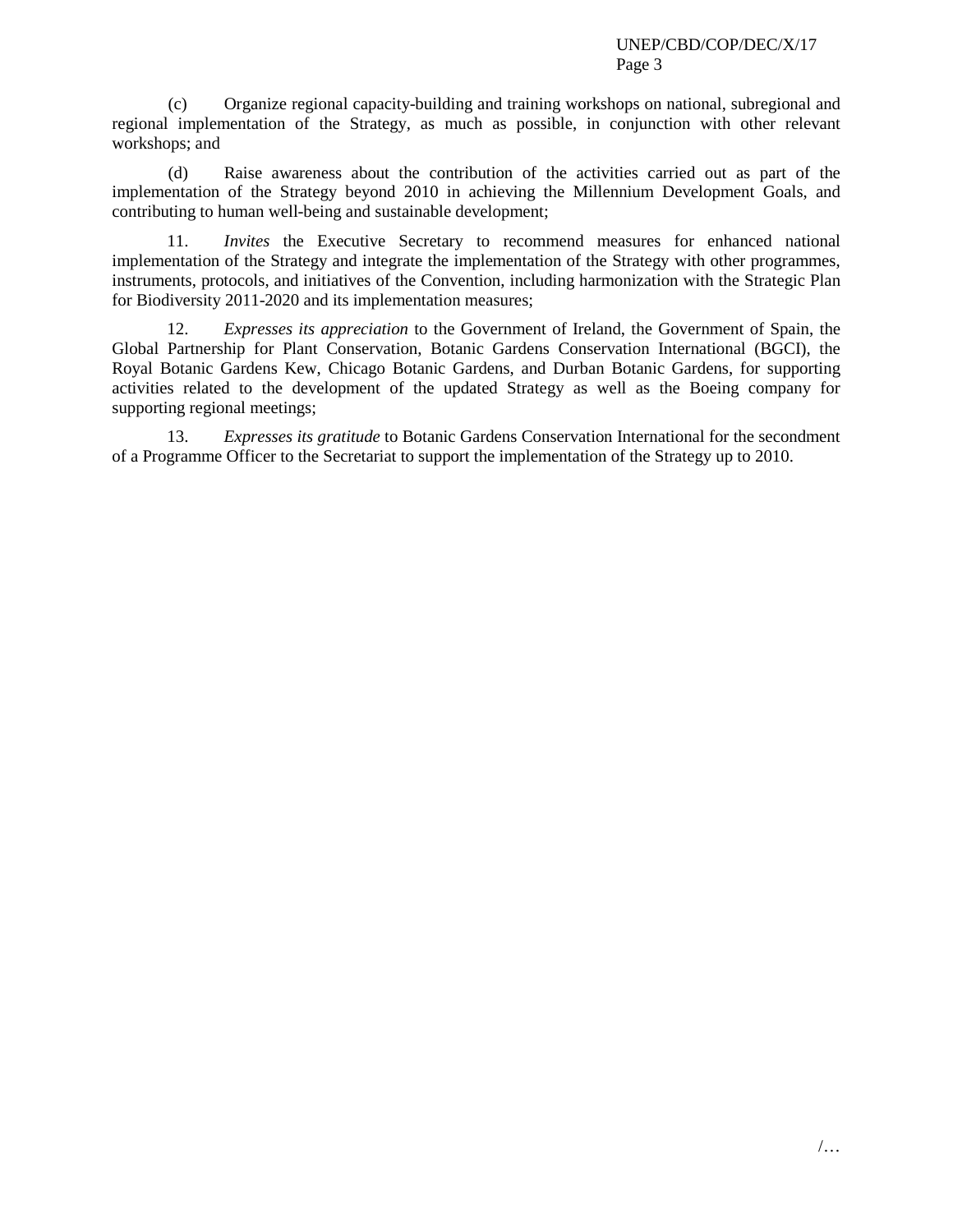#### *Annex*

### **UPDATED GLOBAL STRATEGY FOR PLANT CONSERVATION 2011-2020**

### **A. VISION**

*Without plants, there is no life. The functioning of the planet, and our survival, depends upon plants. The Strategy seeks to halt the continuing loss of plant diversity.*

1. Our vision is of a positive, sustainable future where human activities support the diversity of plant life (including the endurance of plant genetic diversity, survival of plant species and communities and their associated habitats and ecological associations), and where in turn the diversity of plants support and improve our livelihoods and well-being.

### **B. MISSION STATEMENT**

2. The Global Strategy for Plant Conservation is a catalyst for working together at all levels - local, national, regional and global - to understand, conserve and use sustainably the world's immense wealth of plant diversity whilst promoting awareness and building the necessary capacities for its implementation.

### **C. OBJECTIVES**

3. The Global Strategy for Plant Conservation addresses the challenges posed by threats to plant diversity. The overall purpose of the Strategy is to achieve the three objectives of the Convention, particularly for Plant diversity, taking into consideration Article 8(j) of the Convention and the Cartagena Protocol on Biosafety.

4. The Strategy considers plants in the terrestrial, inland water and marine environments. Further, the Strategy applies to the three primary levels of biological diversity as recognized by the Convention, hence plant genetic diversity, plant species and communities and their associated habitats and ecosystems.

5. While the Strategy addresses the plant kingdom with main focus on higher plants, and other welldescribed groups such as bryophytes and pteridophytes; Parties, other Governments and other relevant stakeholders may consider developing conservation strategies for other groups such as algae and fungi (including lichen-forming species).

6. The implementation of the Strategy should be considered within the broader framework of the Strategic Plan for Biodiversity 2011-2020. Similarly, the mechanisms required to enable Parties, partners and other stakeholders to effectively implement the Convention and to monitor progress in implementation under this new Strategic Plan will be also relevant for this Strategy.

7. The Strategy consists of the following five objectives:

- (a) *Objective I*: Plant diversity is well understood, documented and recognized;
- (b) *Objective II*: Plant diversity is urgently and effectively conserved;
- (c) *Objective III*: Plant diversity is used in a sustainable and equitable manner;

(d) *Objective IV*: Education and awareness about plant diversity, its role in sustainable livelihoods and importance to all life on Earth is promoted;

(e) *Objective V*: The capacities and public engagement necessary to implement the Strategy have been developed.

### **D. RATIONALE FOR THE STRATEGY**

8. Plants are universally recognized as a vital component of the world's biological diversity and an essential resource for the planet. In addition to the cultivated plant species used for food, timber and fibres, many wild plants have great economic and cultural importance and potential, as future crops and commodities more so as humanity grapples with the emerging challenges of environmental and climate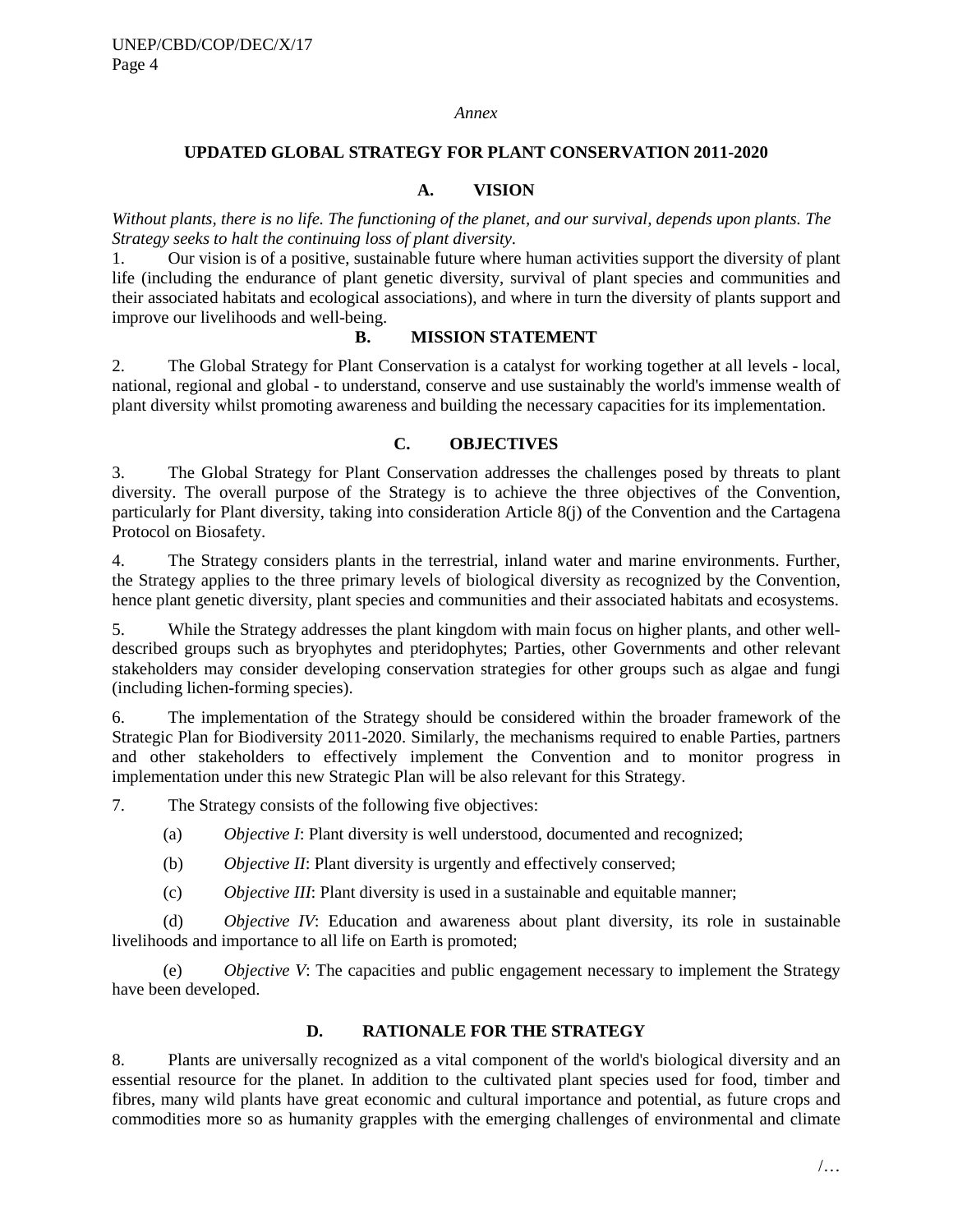change. Plants play a key role in maintaining the planet's basic environmental balance and ecosystem stability and provide an irreplaceable component of the habitats for the world's animal life. At present, a complete inventory of the plants of the world has not been assembled, but it is estimated that the total number of vascular plant species may be of the order of 400,000.[1](#page-4-0)

9. Of urgent concern is the fact that many plant species, communities, and their ecological interactions, including the many relationships between plant species and human communities and cultures, are in danger of extinction, threatened by such human-induced factors as, *inter alia,* climate change, habitat loss and transformation, over-exploitation, alien invasive species, pollution, clearing for agriculture and other development,. If this loss is not stemmed, countless opportunities to develop new solutions to pressing economic, social, health and industrial problems will also be lost. Furthermore, plant diversity is of special concern to indigenous and local communities, and these communities have a vital role to play in addressing the loss of plant diversity.

10. If efforts are made at all levels to fully implement this updated Strategy: (i) societies around the world will be able to continue to rely upon plants for ecosystem goods and services, including food, medicines, clean water, climate amelioration, rich, productive landscapes, energy sources, and a healthy atmosphere; (ii) humanity will secure the ability to fully utilize the potential of plants to mitigate and adapt to climate change recognizing the role of plant diversity in maintaining the resilience of ecosystems; (iii) the risk of plant extinctions because of human activities will be greatly diminished, and the genetic diversity of plants safeguarded; (iv) the rich evolutionary legacy of plant diversity will be used sustainably and benefits arising are shared equitably to solve pressing problems, support livelihoods and improve human well-being; (v) the knowledge, innovations and practices of indigenous and local human communities that depend on plant diversity will be recognized, respected, preserved and maintained; and (vi) people everywhere will be aware of the urgency of plant conservation and will understand that plants support their lives and that everyone has a role to play in plant conservation.

# **E. GENERAL PRINCIPLES OF THE GLOBAL STRATEGY FOR PLANT CONSERVATION**

11. The sixteen outcome clear, stable, long-term targets adopted at global level provide guidance for setting national plant targets. These targets are to be understood in a pragmatic rather than a literal way. They aim to be strategic, rather than comprehensive.

12. Regional components of the Strategy might be developed, perhaps using a biogeographical approach.

13. The implementation of the Strategy should be considered within the broader framework of the Strategic Plan for Biodiversity 2011-2020. The pressures on biodiversity and the underlying causes of biodiversity loss affect plants as much as other components of biodiversity. The elements covered in the Strategic Plan for Biodiversity 2011-2020 are therefore not detailed for the updated Global Strategy for Plant Conservation but should be seen as complementary components that are essential for the effective implementation of the Strategy.

# **F. THE TARGETS – 2011-2020**

# *Objective I: Plant diversity is well understood, documented and recognized*

*Target 1*: An online flora of all known plants.

*Target 2*: An assessment of the conservation status of all known plant species, as far as possible, to guide conservation action.

<span id="page-4-0"></span> <sup>1</sup> Paton, Alan J.; Brummitt, Neil; Govaerts, Rafaël; Harman, Kehan; Hinchcliffe, Sally; Allkin, Bob; Lughadha, Eimear Nic. 2008. Target 1 of the Global Strategy for Plant Conservation: a working list of all known plant species—progress and prospects. Taxon, Volume 57, Number 2, May 2008 , pp. 602-611(10).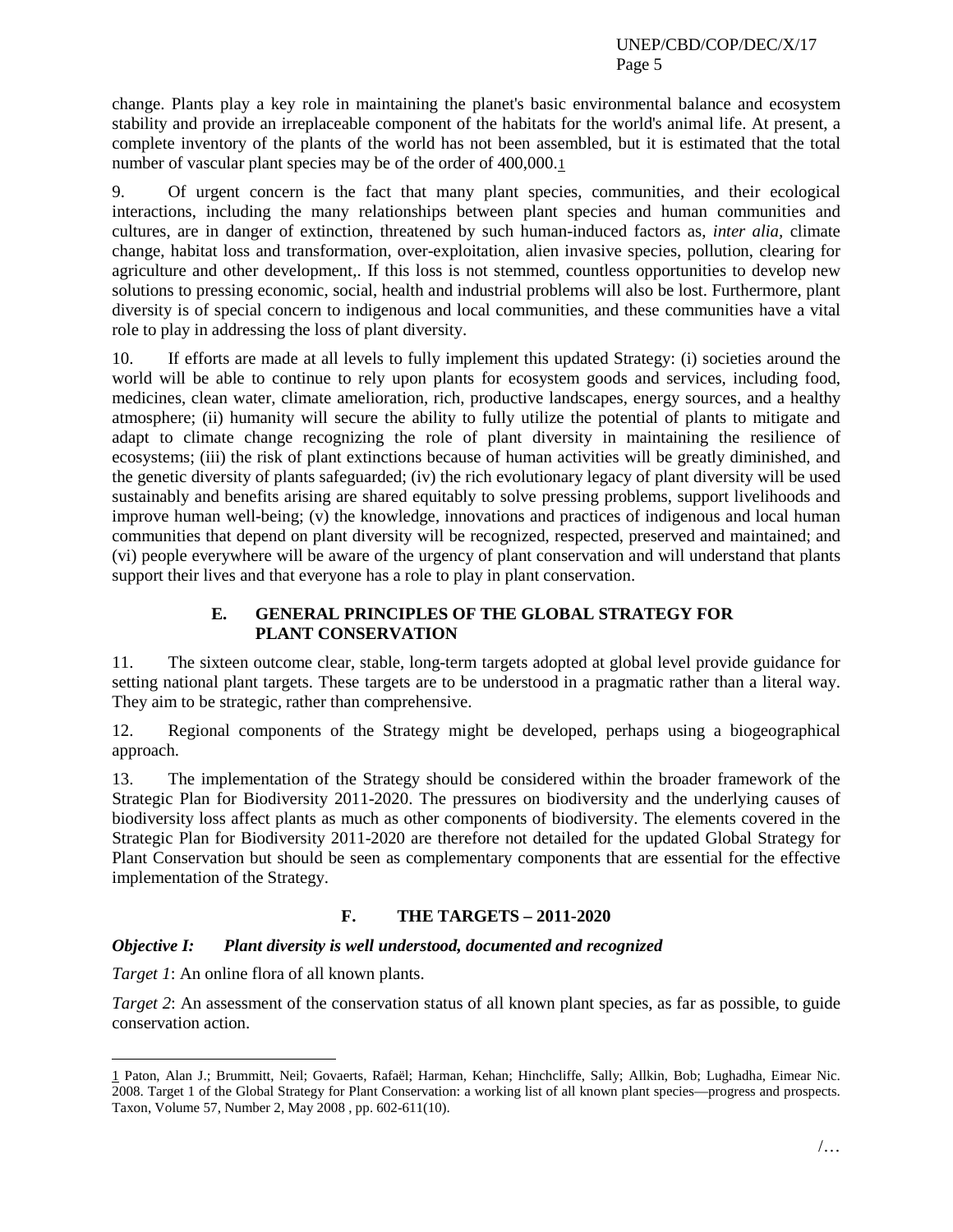UNEP/CBD/COP/DEC/X/17 Page 6

*Target 3*: Information, research and associated outputs, and methods necessary to implement the Strategy developed and shared.

## *Objective II: Plant diversity is urgently and effectively conserved*

*Target 4*: At least 15 per cent of each ecological region or vegetation type secured through effective management and/or restoration.

*Target 5*: At least 75 per cent of the most important areas for plant diversity of each ecological region protected with effective management in place for conserving plants and their genetic diversity.

*Target 6*: At least 75 per cent of production lands in each sector managed sustainably, consistent with the conservation of plant diversity.

*Target 7*: At least 75 per cent of known threatened plant species conserved *in situ.*

*Target 8*: At least 75 per cent of threatened plant species in *ex situ* collections, preferably in the country of origin, and at least 20 per cent available for recovery and restoration programmes.

*Target 9*: 70 per cent of the genetic diversity of crops including their wild relatives and other socioeconomically valuable plant species conserved, while respecting, preserving and maintaining associated indigenous and local knowledge.

*Target 10*: Effective management plans in place to prevent new biological invasions and to manage important areas for plant diversity that are invaded.

## *Objective III. Plant diversity is used in a sustainable and equitable manner*

*Target 11*: No species of wild flora endangered by international trade.

*Target 12*: All wild harvested plant-based products sourced sustainably.

*Target 13*: Indigenous and local knowledge innovations and practices associated with plant resources maintained or increased, as appropriate, to support customary use, sustainable livelihoods, local food security and health care.

## *Objective IV: Education and awareness about plant diversity, its role in sustainable livelihoods and importance to all life on earth is promoted*

*Target 14*: The importance of plant diversity and the need for its conservation incorporated into communication, education and public awareness programmes.

## *Objective V: The capacities and public engagement necessary to implement the Strategy have been developed*

*Target 15*: The number of trained people working with appropriate facilities sufficient according to national needs, to achieve the targets of this Strategy.

*Target 16:* Institutions, networks and partnerships for plant conservation established or strengthened at national, regional and international levels to achieve the targets of this Strategy.

## **G. IMPLEMENTATION OF THE STRATEGY**

14. Measures to implement the Strategy will need to be put in place at international, regional, national, and subnational levels. This includes the development of national targets and their incorporation into relevant plans, programmes and initiatives, including national biodiversity strategies and action plans. National targets will vary from country to country according to differences in levels of plant diversity and national priorities. Multilateral and bilateral funding agencies should consider putting in place policies and procedures to ensure that their funding activities are supportive of and do not run counter to the strategy and its targets.